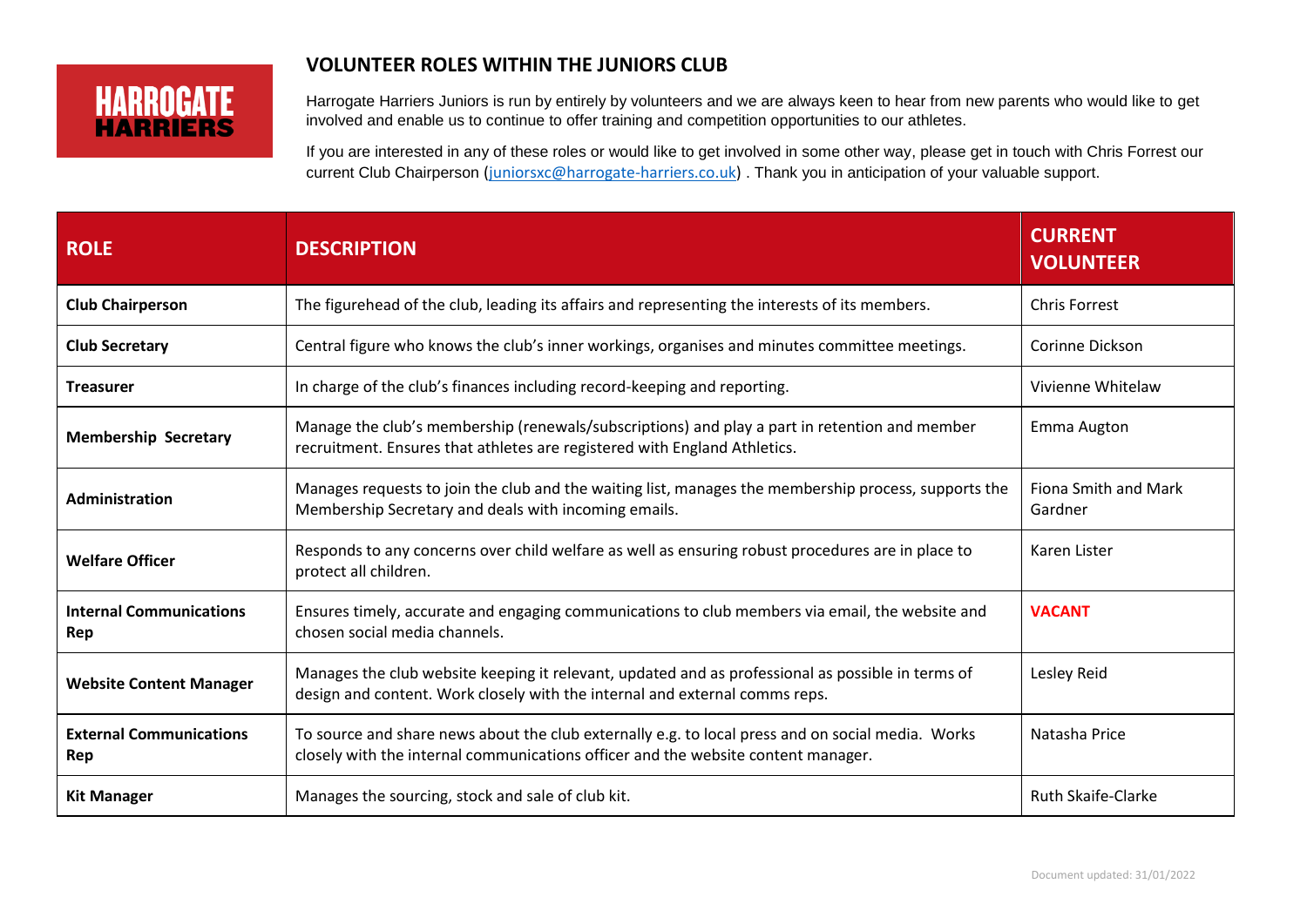| <b>Venue Manager</b>                          | Negotiates and manages the club's bookings of training venues and our ongoing relationship with the<br>management of those venues.                                                                                                       | <b>VACANT</b>                                                       |
|-----------------------------------------------|------------------------------------------------------------------------------------------------------------------------------------------------------------------------------------------------------------------------------------------|---------------------------------------------------------------------|
| <b>Equipment Manager</b>                      | Keeps an inventory of Club Equipment and works with coaches when new equipment needs to be<br>purchased or borrowed.                                                                                                                     | <b>VACANT</b>                                                       |
| <b>Grant Co-ordinator</b>                     | Identifies and applies for appropriate grants that will benefit the club.                                                                                                                                                                | David Fisher                                                        |
| <b>YDL Team Manager</b>                       | Leads and organises teams for YDL                                                                                                                                                                                                        | Mark Bryant                                                         |
| <b>NEYDL Team Manager</b>                     | Leads and organises teams for NEYDL                                                                                                                                                                                                      | <b>Christian Dickson</b>                                            |
| <b>X-Country Team Manager</b>                 | Leads and organises teams for X-Country events (PECO and West Yorkshire)                                                                                                                                                                 | <b>Rachel Forrest</b>                                               |
| <b>Northern League Team</b><br><b>Manager</b> | Leads and organises teams for the Northern League                                                                                                                                                                                        | Jon Ireland                                                         |
| <b>Home Match Organiser</b>                   | Co-ordinate all aspects of the organisation of our home fixtures for the NEYDL, YDL and Northern<br>League. This involves booking the venue, organising officials, booking a first aider, supplying<br>refreshments, record keepers etc. | <b>VACANT</b>                                                       |
| <b>Home Match Results</b><br>Co-ordinator     | Inputs and co-ordinate results at home matches                                                                                                                                                                                           | <b>VACANT</b>                                                       |
| <b>Officals Co-ordinator</b>                  | Recruits, trains and deploy officials for events.                                                                                                                                                                                        | <b>VACANT</b>                                                       |
| <b>Head Coach</b>                             | Oversees the provision of training sessions. Oversees the voluntary coaching team. Recruits and<br>develop coaches as appropriate. Deliver coaching sessions.                                                                            | Jon Ireland                                                         |
| Coach                                         | Trains and supports the development of the athletes.                                                                                                                                                                                     | Mark Bryant<br>Mark Webster<br>Art McCann<br>Colin Hickey<br>Jo Day |
| <b>Assistant Coach</b>                        | Trains and supports the development of the athletes.                                                                                                                                                                                     | <b>Rachel Forrest</b>                                               |